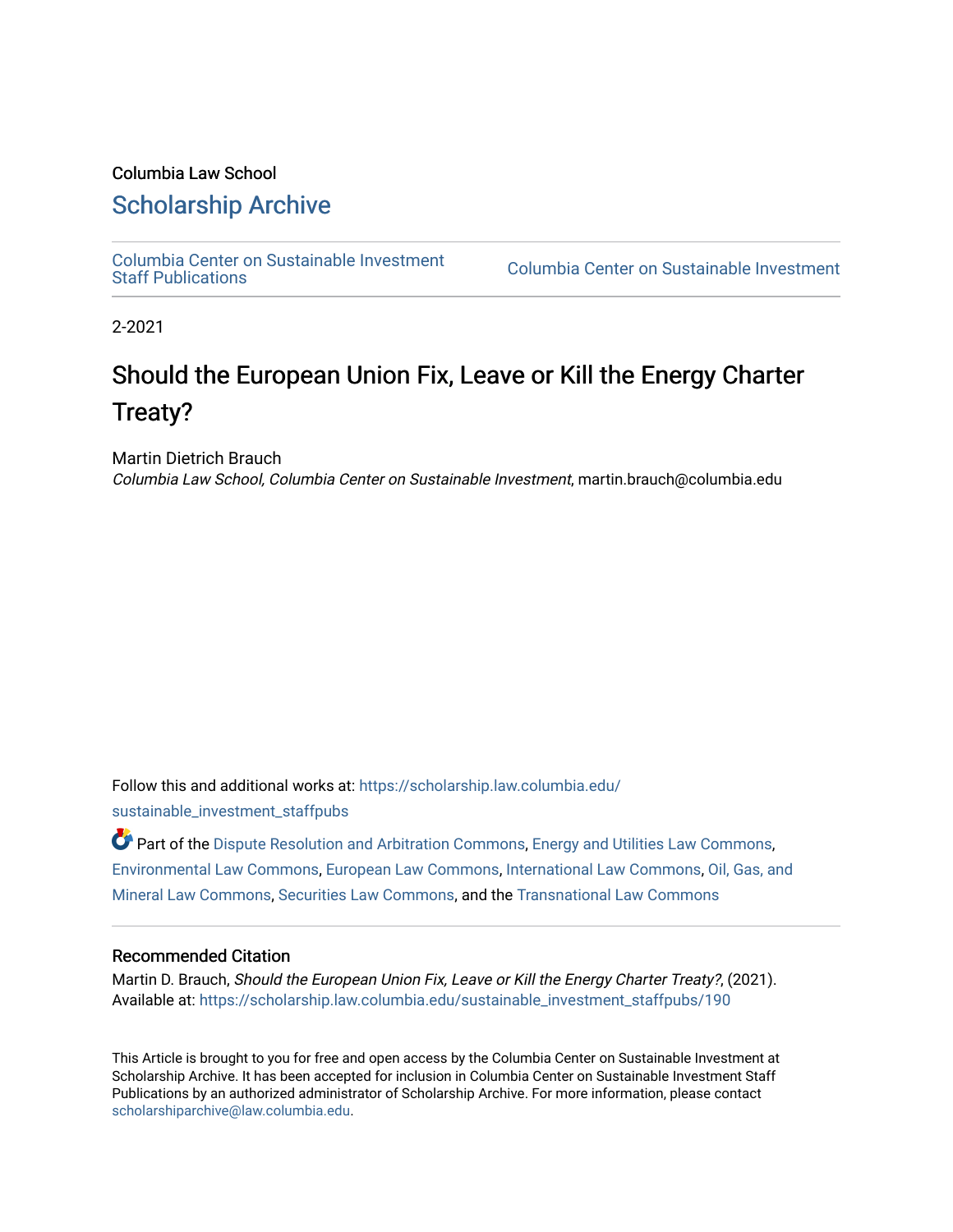

## Should the European Union Fix, Leave or Kill the Energy Charter Treaty?

Martin Dietrich Brauch\*

February 2021

### The EU started it

In the early 1990s, the European Economic Community—the predecessor of the European Union (EU)—spearheaded an initiative to promote international cooperation in the energy sector, particularly with post-Soviet States in Eastern Europe and Central Asia. Out of this process the Energy Charter Treaty (ECT) was born in 1994. Going much beyond international cooperation, the treaty allows foreign investors in the energy sector to sue their host States in international arbitral tribunals and claim monetary compensation when policy measures and other State action affect their interests.

Fast-forward to 2021. With 135 known cases initiated to date,<sup>1</sup> the ECT's is the most frequently invoked treaty-based investor-State dispute settlement (ISDS) mechanism.<sup>2</sup> As evidenced by a growing body of research, the ECT is obsolete considering not only modern tenets of international investment law, but also the objectives of the Paris Agreement on Climate Change and the Sustainable Development Goals (SDGs), both global texts 21 years younger.<sup>3</sup> The special protections under international law that the ECT gives to fossil fuel investors and their investments go in the opposite direction of what is needed for the world to decarbonize its energy matrix and fight the climate emergency.<sup>4</sup>

Martin Dietrich Brauch (LL.M.) is Senior Legal and Economics Researcher with the Columbia Center on Sustainable Investment (CCSI). He would like to thank Lisa Sachs, Lise Johnson, and Perrine Toledano for reviewing and providing helpful comments on drafts of this piece. Originally published by *blogdroiteuropéen* at [https://blogdroiteuropeen.com/2021/02/09/should-the-european-union-fix-leave-or-kill-the-energy-charter](https://blogdroiteuropeen.com/2021/02/09/should-the-european-union-fix-leave-or-kill-the-energy-charter-treaty-by-martin-dietrich-brauch)[treaty-by-martin-dietrich-brauch.](https://blogdroiteuropeen.com/2021/02/09/should-the-european-union-fix-leave-or-kill-the-energy-charter-treaty-by-martin-dietrich-brauch)

<sup>&</sup>lt;sup>1</sup> "List of Cases," International Energy Charter (website), Energy Charter Secretariat, accessed February 12, 2021, [https://www.energychartertreaty.org/cases/list-of-cases.](https://www.energychartertreaty.org/cases/list-of-cases/)

<sup>&</sup>lt;sup>2</sup> "Investment Dispute Settlement Navigator," Investment Policy Hub (website), United Nations Conference on Trade and Development (UNCTAD), accessed February 12, 2021, [https://investmentpolicy.unctad.org/investment](https://investmentpolicy.unctad.org/investment-dispute-settlement)[dispute-settlement.](https://investmentpolicy.unctad.org/investment-dispute-settlement)

<sup>3</sup> Nathalie Bernasconi-Osterwalder and Martin Dietrich Brauch, "Redesigning the Energy Charter Treaty to Advance the Low-Carbon Transition," *Transnational Dispute Management* 1 (2019), [https://papers.ssrn.com/sol3/papers.cfm?abstract\\_id=3446723.](https://papers.ssrn.com/sol3/papers.cfm?abstract_id=3446723)

<sup>4</sup> Martin Dietrich Brauch, "Reforming International Investment Law for Climate Change Goals," in *Research Handbook on Climate Finance and Investment*, eds. Michael Mehling and Harro van Asselt (Cheltenham: Edward Elgar, forthcoming)[, https://academiccommons.columbia.edu/doi/10.7916/d8-300v-7h63](https://academiccommons.columbia.edu/doi/10.7916/d8-300v-7h63); "End Fossil Protection,"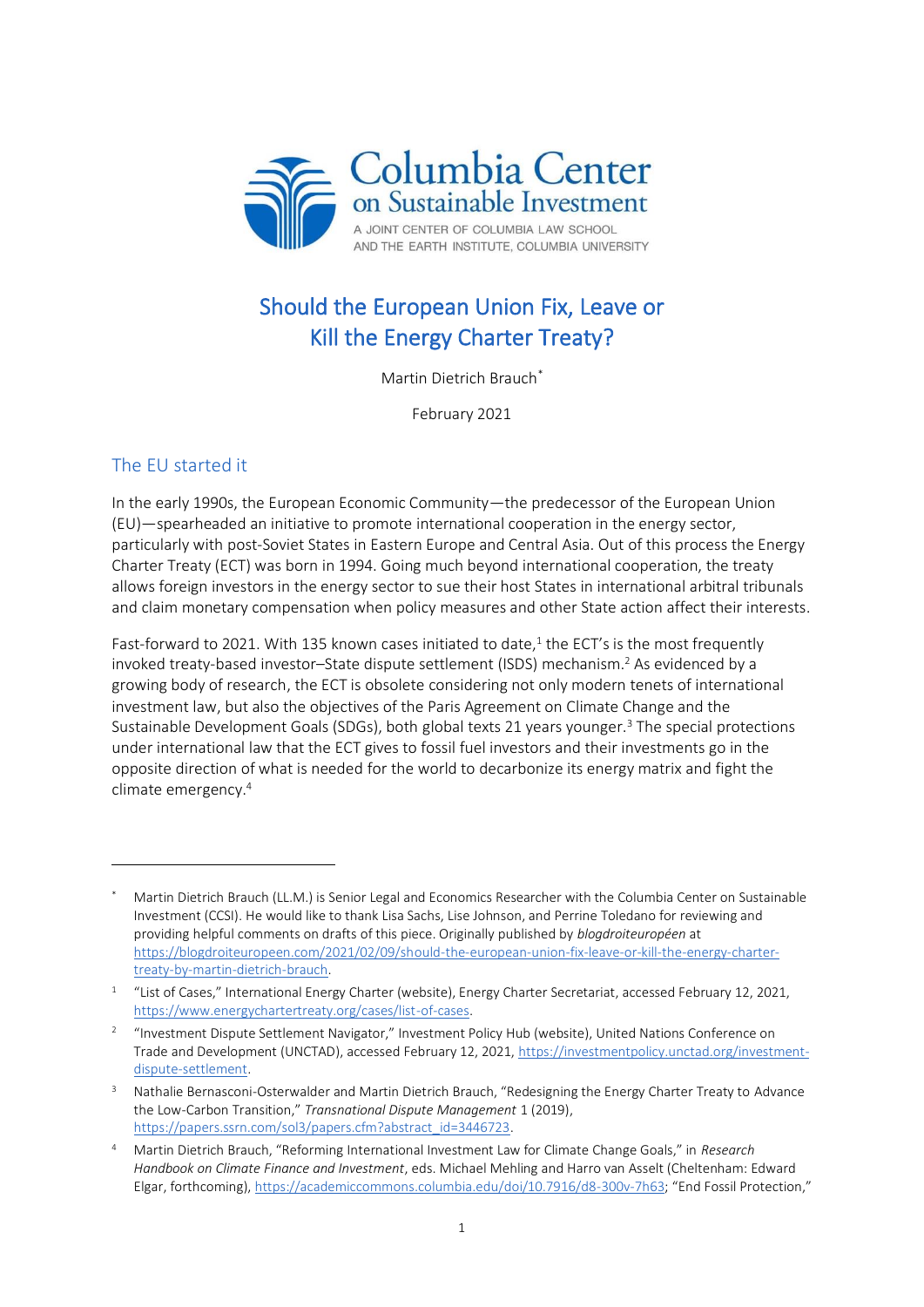#### The EU should address it

Mounting pressure by European civil society has brought to light the ECT's shortcomings and inconsistency with EU policies.<sup>5</sup> calling on the European Commission to take action by seizing the momentum of the ongoing renegotiation—or "modernization"—of the ECT. <sup>6</sup> The first three rounds of renegotiation talks were held in July, September, and November 2020, <sup>7</sup> and the process will continue throughout 2021. 8

For good reason, the pressure is on the EU. First, the ECT is not in line with EU investment law and policy. <sup>9</sup> The Union now negotiates investment agreements that (imperfect as they still are) provide substantive rights with reform-oriented language,<sup>10</sup> much different from the vaguely worded provisions of the ECT. Investment Court Systems (ICS) with standing courts and appellate bodies now appear in EU investment agreements in lieu of investor–state arbitration provisions such as the one included in the ECT, and the Union intends to create a Multilateral Investment Court to replace ICS.<sup>11</sup> In addition, Belgium requested an opinion from the Court of Justice of the EU (CJEU), which may result in a finding of incompatibility of the ECT's ISDS provisions with EU law.<sup>12</sup> Even though the EU's new approaches fail to meaningfully address the core problems of international investment law,<sup>13</sup> the fact is that the ECT is inconsistent with those new approaches.

[https://diplomatie.belgium.be/en/newsroom/news/2020/belgium\\_requests\\_opinion\\_intra\\_european\\_application](https://diplomatie.belgium.be/en/newsroom/news/2020/belgium_requests_opinion_intra_european_application_arbitration_provisions) [\\_arbitration\\_provisions.](https://diplomatie.belgium.be/en/newsroom/news/2020/belgium_requests_opinion_intra_european_application_arbitration_provisions)

End Fossil Protection (website), End.Fossil.Protection.Org, accessed February 12, 2021, [http://www.endfossilprotection.org.](http://www.endfossilprotection.org/)

<sup>5</sup> Fabian Flues, Pia Eberhardt, and Cecilia Olivet, *Busting the Myths Around the Energy Charter Treaty: A Guide for Concerned Citizens, Activists, Journalists and Policymakers* (Berlin, Brussels, and Amsterdam: PowerShift, Corporate Europe Observatory, and Transnational Institute, December 2020), [https://www.tni.org/files/publication-downloads/busting\\_the\\_myths\\_around\\_the\\_energy\\_charter\\_treaty](https://www.tni.org/files/publication-downloads/busting_the_myths_around_the_energy_charter_treaty-web.pdf)[web.pdf.](https://www.tni.org/files/publication-downloads/busting_the_myths_around_the_energy_charter_treaty-web.pdf)

<sup>6</sup> Martin Dietrich Brauch, "Modernizing the Energy Charter Treaty: A Make-or-Break Moment for Sustainable, Climate-Friendly Energy Policy," *International Institute for Sustainable Development (IISD)* (blog), IISD, November 13, 2019, [https://www.iisd.org/articles/modernizing-energy-charter-treaty-make-or-break-moment-sustainable](https://www.iisd.org/articles/modernizing-energy-charter-treaty-make-or-break-moment-sustainable-climate-friendly-energy)[climate-friendly-energy.](https://www.iisd.org/articles/modernizing-energy-charter-treaty-make-or-break-moment-sustainable-climate-friendly-energy)

<sup>7</sup> "Modernisation of the Treaty," International Energy Charter (website), Energy Charter Secretariat, accessed February 12, 2021[, https://www.energychartertreaty.org/modernisation-of-the-treaty.](https://www.energychartertreaty.org/modernisation-of-the-treaty)

<sup>8</sup> Energy Charter Secretariat, Decision of the Energy Charter Conference: Preliminary Draft Schedule of Planned and Proposed Energy Charter Meetings and Activities for 2021, December 16, 2020, [https://www.energycharter.org/fileadmin/DocumentsMedia/CCDECS/2020/CCDEC202017.pdf.](https://www.energycharter.org/fileadmin/DocumentsMedia/CCDECS/2020/CCDEC202017.pdf)

<sup>9</sup> "Energy Charter Treaty Modernisation: European Commission Presents Draft Negotiating Directives," European Commission (website), European Commission, May 14, 2019, [http://trade.ec.europa.eu/doclib/press/index.cfm?id=2017.](http://trade.ec.europa.eu/doclib/press/index.cfm?id=2017)

<sup>10</sup> UNCTAD, *International Investment Agreements Reform Accelerator* (Geneva: UNCTAD, 2020), [https://unctad.org/system/files/official-document/diaepcbinf2020d8\\_en.pdf.](https://unctad.org/system/files/official-document/diaepcbinf2020d8_en.pdf)

<sup>11</sup> "The Multilateral Investment Court Project," European Commission (website), European Commission, modified January 2021[, http://trade.ec.europa.eu/doclib/press/index.cfm?id=1608.](http://trade.ec.europa.eu/doclib/press/index.cfm?id=1608) 

<sup>&</sup>lt;sup>12</sup> "Belgium Requests an Opinion on the Intra-European Application of the Arbitration Provisions of the Future Modernised Energy Charter Treaty," Kingdom of Belgium, Foreign Affairs, Foreign Trade and Development Cooperation (website), Kingdom of Belgium, Foreign Affairs, Foreign Trade and Development Cooperation, December 3, 2020,

<sup>&</sup>lt;sup>13</sup> "Public Consultation on a Multilateral Reform of Investment Dispute Settlement," CCSI (website), CCSI, March 13, 2017, [http://ccsi.columbia.edu/2017/03/17/public-consultation-on-a-multilateral-reform-of-investment-dispute](http://ccsi.columbia.edu/2017/03/17/public-consultation-on-a-multilateral-reform-of-investment-dispute-settlement)[settlement.](http://ccsi.columbia.edu/2017/03/17/public-consultation-on-a-multilateral-reform-of-investment-dispute-settlement)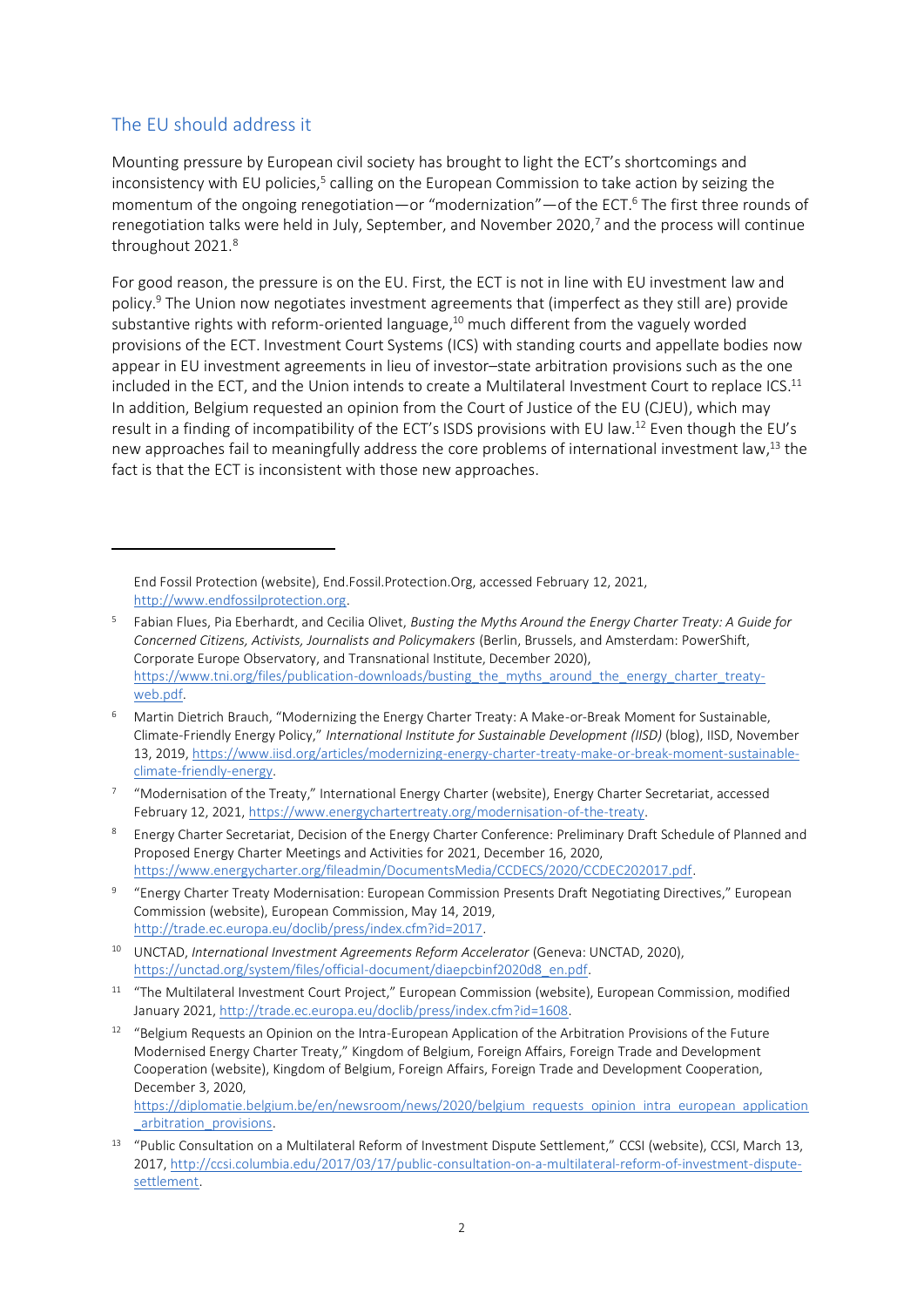Second, the ECT is not in line with EU climate law and policy.<sup>14</sup> To walk its talk as a climate leaderwith its pledge to carbon neutrality by 2050 reflected in the European Green Deal and the European Climate Law—the EU cannot afford to continue to sponsor the ECT, which protects fossil fuel investors and investments. In fact, the European Parliament introduced in the European Climate Law a mandate for the Union to "end the protection of investments in fossil fuels in the context of the modernisation of the Energy Charter Treaty."<sup>15</sup>

Third, the EU's intentions in spearheading the ECT may have been the noblest in 1994, but by 2021 standards the treaty is an investment and climate aberration. Having started this mess, the EU has moral responsibility for cleaning it, for the sake of concerned Europeans as well as the decarbonizing world.

Facing the ongoing ECT renegotiation process, the EU can continue working with others to fix the treaty (**amendment**), reform it through an agreement between EU Member States and other likeminded states (inter se agreement), leave it (withdrawal), or convince all ECT Members that the best solution is to kill it (termination). Below I look into each option.

### Should the EU fix it?

The Union itself, 26 of its Member States (all but Italy),<sup>16</sup> and the European Atomic Energy Community (EURATOM)—an independent organization with the same membership as the EU—together represent half of the ECT membership. While this may give the EU some bargaining power in ECT renegotiations, amending the ECT requires unanimity,<sup>17</sup> and achieving it on investment and climate matters will be an uphill battle.

On investment, public reports about the closed-door renegotiation note that progress has been slow.<sup>18</sup> After the three rounds of talks held in 2020, a leaked progress report shows that negotiating partners are far from reaching unanimity on whether and how the investment protections of the ECT should be rewritten,<sup>19</sup> even though the European Commission has characterized them as "outdated."<sup>20</sup> The existence of widely divergent views on reform of the ECT's investment provisions<sup>21</sup>

<sup>14</sup> Karl Mathiesen and Jakob Hanke Vela, "The Obscure Energy Pact that Threatens the EU's Green Deal," *Politico*, December 18, 2020, [https://www.politico.eu/article/energy-charter-treaty-threatens-eu-green-deal.](https://www.politico.eu/article/energy-charter-treaty-threatens-eu-green-deal) 

<sup>&</sup>lt;sup>15</sup> European Parliament, Amendments Adopted by the European Parliament on 8 October 2020 on the Proposal for a Regulation of the European Parliament and of the Council Establishing the Framework for Achieving Climate Neutrality and Amending Regulation (EU) 2018/1999 (European Climate Law), October 8, 2020, [https://www.europarl.europa.eu/doceo/document/TA-9-2020-0253\\_EN.html.](https://www.europarl.europa.eu/doceo/document/TA-9-2020-0253_EN.html) 

<sup>16</sup> "Italy," International Energy Charter (website), Energy Charter Secretariat, accessed February 12, 2021, [https://www.energycharter.org/who-we-are/members-observers/countries/italy.](https://www.energycharter.org/who-we-are/members-observers/countries/italy)

<sup>&</sup>lt;sup>17</sup> Energy Charter Treaty, signed December 17, 1994, entered into force April 16, 1998, 2080 UNTS 95, Arts. 36(1)(a) and 42, [https://www.energycharter.org/fileadmin/DocumentsMedia/Legal/ECTC-en.pdf.](https://www.energycharter.org/fileadmin/DocumentsMedia/Legal/ECTC-en.pdf)

<sup>18</sup> Frédéric Simon, "Energy Charter Treaty Reform Reaches Milestone, with Little Progress to Show," *Euractiv*, December 18, 2020, [https://www.euractiv.com/section/energy/news/energy-charter-treaty-reform-reaches](https://www.euractiv.com/section/energy/news/energy-charter-treaty-reform-reaches-milestone-with-little-progress-to-show)[milestone-with-little-progress-to-show.](https://www.euractiv.com/section/energy/news/energy-charter-treaty-reform-reaches-milestone-with-little-progress-to-show)

<sup>&</sup>lt;sup>19</sup> Energy Charter Secretariat, Report of the Modernisation Group on Progress Made in Fulfilling the Negotiations Mandate, November 25, 2020[, https://www.euractiv.com/wp-content/uploads/sites/2/2020/12/ECT-report-on](https://www.euractiv.com/wp-content/uploads/sites/2/2020/12/ECT-report-on-progress-made_FS.pdf)[progress-made\\_FS.pdf.](https://www.euractiv.com/wp-content/uploads/sites/2/2020/12/ECT-report-on-progress-made_FS.pdf)

<sup>&</sup>lt;sup>20</sup> "Energy Charter Treaty Modernisation: European Commission Presents Draft Negotiating Directives," European Commission (website), European Commission, May 14, 2019, [http://trade.ec.europa.eu/doclib/press/index.cfm?id=2017.](http://trade.ec.europa.eu/doclib/press/index.cfm?id=2017)

<sup>&</sup>lt;sup>21</sup> Lisa Bohmer, "Energy Charter Treaty Modernization Negotiations Reveal Fault Lines Regarding FET Standard, MFN Clause, and Right to Regulate," *Investment Arbitration Reporter*, December 28, 2020,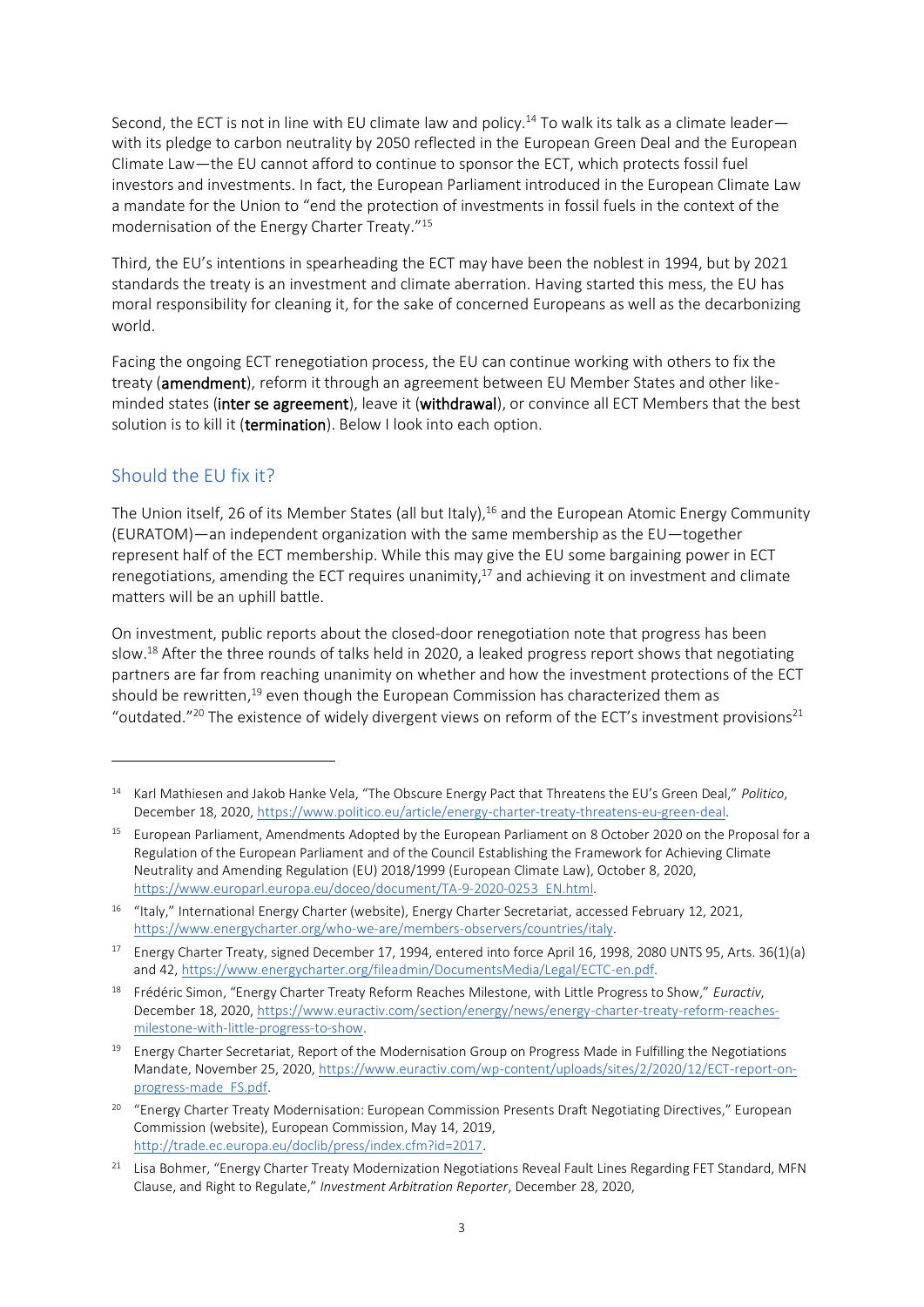illustrates the challenges of investment treaty negotiations generally, which are tough in a bilateral context and understandably even more so in a plurilateral context such as the ECT's.

On climate, the EU has proposed language purporting to safeguard States' right to regulate to combat climate change. <sup>22</sup> It has also proposed adding to the treaty's definition of "Energy Materials and Products" a timeline to phase out the protection of certain fossil fuel investments under the treaty by 2030 or 2040,<sup>23</sup> based on the EU's current climate ambitions. These proposals should be more ambitious, and would in any event need to be combined with amendments to other provisions. While they might then help minimize the threat that the ECT poses to a just low-carbon energy transition, the EU's challenge will be to bring on board its fossil fuel–dependent negotiating partners, which will likely not be eager or ready to agree to a phase-out of protections to fossil fuel investments.

A flexible approach could help accommodate different views from negotiating partners. The flexibility embedded in the Paris Agreement—each State's level of ambition is defined not in an internationally negotiated schedule of commitments, but in Nationally Determined Contributions (NDCs)—is behind its near-universal acceptance.<sup>24</sup> The model Treaty on Sustainable Investment for Climate Change Mitigation and Adaptation,<sup>25</sup> the drafting of which I led, mirrors this approach. Under the model treaty, each State lists the investment sectors and activities that would benefit from treaty protection, and those that would be excluded from them. If it insists in renegotiation, the EU could convince other ECT Members to adopt such a flexible approach. The EU could commit to a phase-out of protections to fossil fuel investments from EU investors abroad and to fossil fuel investments by ECT Members in the EU—preferably much more swiftly than its proposed timeline—regardless of whether other negotiating partners do the same.

The fact that this is not a negotiation but a *renegotiation* gives defenders of the status quo a significant advantage over reform advocates: absent unanimity around change, the original text remains unchanged—investment provisions continue to be outdated and defective; fossil fuel investments continue to be protected. While some degree of give-and-take may still take place in the renegotiations, they are unlikely to result in bold reform of the ECT that would align it with EU law and policy on investment and climate. Instead, there is a high risk of lowest-common-denominator changes and even a stalemate—rounds and rounds of negotiations leading to meaningless change, or no change at all.

[https://www.iareporter.com/articles/energy-charter-treaty-modernization-negotiations-reveal-fault-lines](https://www.iareporter.com/articles/energy-charter-treaty-modernization-negotiations-reveal-fault-lines-regarding-fet-standard-mfn-clause-and-right-to-regulate)[regarding-fet-standard-mfn-clause-and-right-to-regulate.](https://www.iareporter.com/articles/energy-charter-treaty-modernization-negotiations-reveal-fault-lines-regarding-fet-standard-mfn-clause-and-right-to-regulate)

<sup>&</sup>lt;sup>22</sup> "EU Text Proposal for the Modernisation of the Energy Charter Treaty (ECT)," European Commission (website), European Commission, May 2020[, https://trade.ec.europa.eu/doclib/docs/2020/may/tradoc\\_158754.pdf.](https://trade.ec.europa.eu/doclib/docs/2020/may/tradoc_158754.pdf) 

<sup>&</sup>lt;sup>23</sup> "EU Text Proposal for the Modernisation of the Energy Charter Treaty," European Commission (website), European Commission, January 25, 2021, [https://ec.europa.eu/energy/sites/default/files/eu\\_submission\\_](https://ec.europa.eu/energy/sites/default/files/eu_submission_-_revised_definition_of_economic_activity_in_the_energy_sector.pdf) revised definition of economic activity in the energy sector.pdf.

<sup>24</sup> The Creative Disrupters, *Treaty on Sustainable Investment for Climate Change Mitigation and Adaptation: Argumentation Demonstrating How the Model Treaty Meets the Assessment Criteria* (Stockholm: Stockholm Treaty Lab, July 2018), [https://stockholmtreatylab.org/wp-content/uploads/2018/07/The-Creative-Disrupters-](https://stockholmtreatylab.org/wp-content/uploads/2018/07/The-Creative-Disrupters-Argumentation.pdf)[Argumentation.pdf.](https://stockholmtreatylab.org/wp-content/uploads/2018/07/The-Creative-Disrupters-Argumentation.pdf)

<sup>25</sup> The Creative Disrupters, *Treaty on Sustainable Investment for Climate Change Mitigation and Adaptation* (Stockholm: Stockholm Treaty Lab, July 2018), [https://stockholmtreatylab.org/wp](https://stockholmtreatylab.org/wp-content/uploads/2018/07/Treaty-on-Sustainable-Investment-for-Climate-Change-Mitigation-and-Adaptation-1.pdf)[content/uploads/2018/07/Treaty-on-Sustainable-Investment-for-Climate-Change-Mitigation-and-Adaptation-](https://stockholmtreatylab.org/wp-content/uploads/2018/07/Treaty-on-Sustainable-Investment-for-Climate-Change-Mitigation-and-Adaptation-1.pdf)[1.pdf.](https://stockholmtreatylab.org/wp-content/uploads/2018/07/Treaty-on-Sustainable-Investment-for-Climate-Change-Mitigation-and-Adaptation-1.pdf)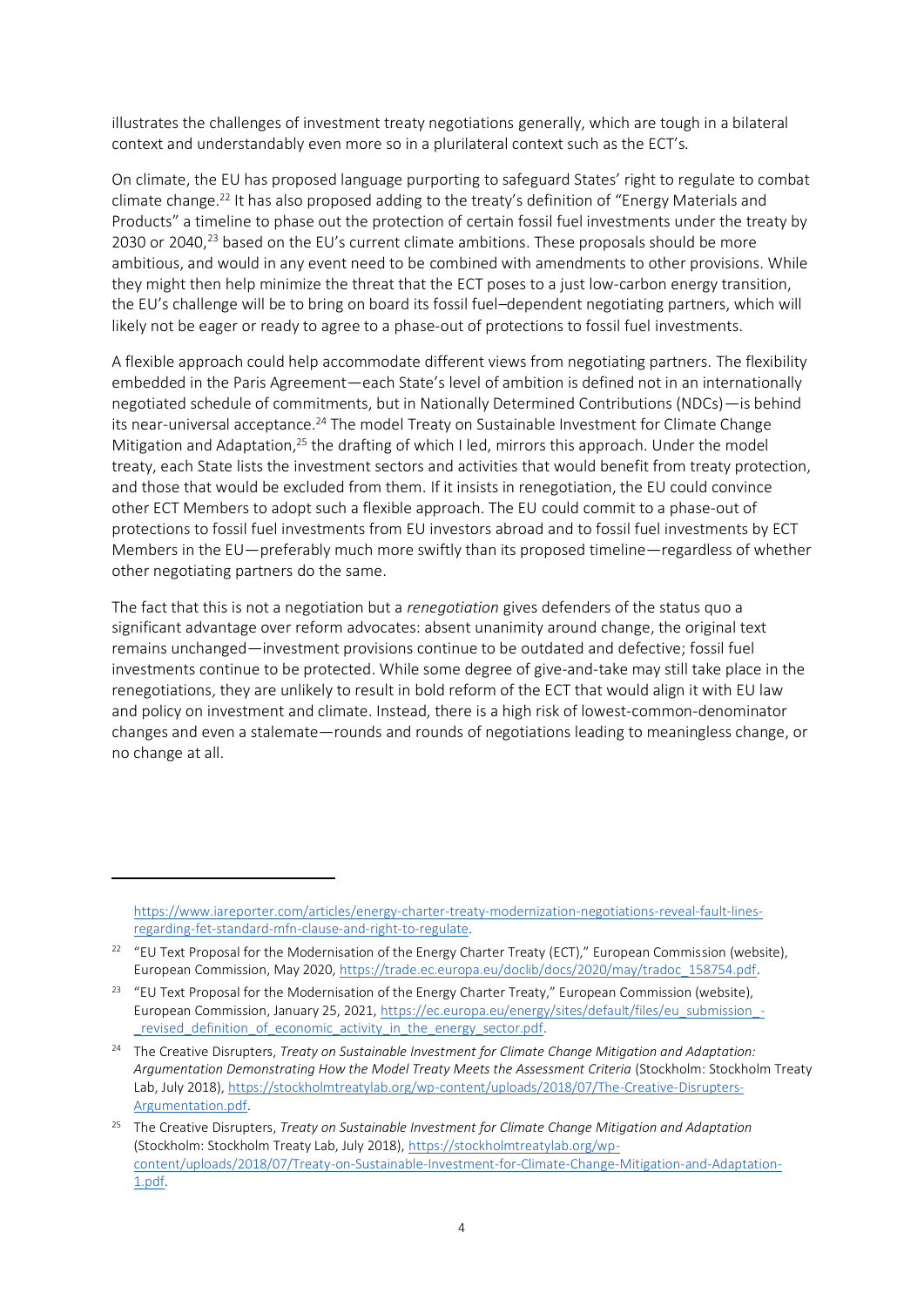#### If meaningful reform fails, what could the EU still do?

Article 41 of the Vienna Convention on the Law of Treaties (VCLT) provides that, in given circumstances, "two or more of the parties to a multilateral treaty may conclude an agreement to modify the treaty as between themselves alone."<sup>26</sup> Accordingly, if the parties fail to achieve unanimity around meaningful reform, EU Member States—perhaps joined by like-minded ECT Members should conclude an inter se agreement to modify the ECT as between themselves. For those States and investors from those States, the modifying inter se agreement could phase out the treaty's protections to fossil fuel investments, adopt refined investment provisions, and even exclude the applicability of certain substantive protections and the ISDS clause. While they are at it, States could also agree on a legally binding international law commitment and timeline to swiftly phase out fossil fuel subsidies,<sup>27</sup> an element that is notably absent from the ECT but that should feature in any treaty on energy cooperation between States that claim to be climate champions.

One of the conditions for concluding an inter se agreement is that the modification it implements "does not affect the enjoyment by the other parties of their rights under the treaty or the performance of their obligations."<sup>28</sup> Accordingly, EU Member States would only be allowed to modify elements of the ECT without affecting the rights of other ECT Members under the treaty. The unreformed ECT would continue to govern the relationship of EU Member States with investors from ECT Members that did not sign the inter se agreement. Investors from those other ECT Members could still initiate arbitration against EU Member States under the unreformed treaty, and EU investors could still launch ECT claims against their non-EU ECT host States. To prevent these possibilities, in combination with the inter se agreement, the EU should advance measures aimed at barring ECT arbitration, such as a withdrawal of advance consent to ISDS.<sup>29</sup>

Another condition is that the inter se agreement "does not relate to a provision, derogation from which is incompatible with the effective execution of the object and purpose of the treaty as a whole.<sup>"30</sup> This provision represents a risk for EU Member States. A non-EU ECT Member sustaining the view that, for example, removing protections from fossil fuels under the inter se agreement would frustrate the achievement of the object and purpose of the ECT might want to strike down the inter se agreement through an inter-State arbitration against EU Member States under ECT Article 27.<sup>31</sup> It is difficult to ascertain the likelihood of such a move or its prospects of success—but it is a possibility.

<sup>&</sup>lt;sup>26</sup> Vienna Convention on the Law of Treaties, adopted May 22, 1969, entered into force January 27, 1980, 1155 UNTS 331, Art. 41, [https://treaties.un.org/doc/Treaties/1980/01/19800127%2000-](https://treaties.un.org/doc/Treaties/1980/01/19800127%2000-52%20AM/Ch_XXIII_01.pdf) [52%20AM/Ch\\_XXIII\\_01.pdf.](https://treaties.un.org/doc/Treaties/1980/01/19800127%2000-52%20AM/Ch_XXIII_01.pdf) 

<sup>&</sup>lt;sup>27</sup> "Fossil Fuel Subsidies," International Monetary Fund (website), International Monetary Fund, accessed February 12, 2021, [https://www.imf.org/en/Topics/climate-change/energy-subsidies#A%20Plan%20for%20Reform.](https://www.imf.org/en/Topics/climate-change/energy-subsidies#A%20Plan%20for%20Reform)

<sup>&</sup>lt;sup>28</sup> Vienna Convention on the Law of Treaties, Art.  $41(b)(i)$ .

<sup>&</sup>lt;sup>29</sup> Lise Johnson, Lisa Sachs, Brooke Güven, and Jesse Coleman, "Clearing the Path: Withdrawal of Consent and Termination as Next Steps for Reforming International Investment Law," *CCSI Policy Paper* (New York: CCSI, April 2018), [http://ccsi.columbia.edu/files/2018/04/IIA-CCSI-Policy-Paper-FINAL-April-2018.pdf.](http://ccsi.columbia.edu/files/2018/04/IIA-CCSI-Policy-Paper-FINAL-April-2018.pdf)

<sup>&</sup>lt;sup>30</sup> Vienna Convention on the Law of Treaties, Art. 41(b)(ii).

<sup>&</sup>lt;sup>31</sup> Energy Charter Treaty, Art. 27.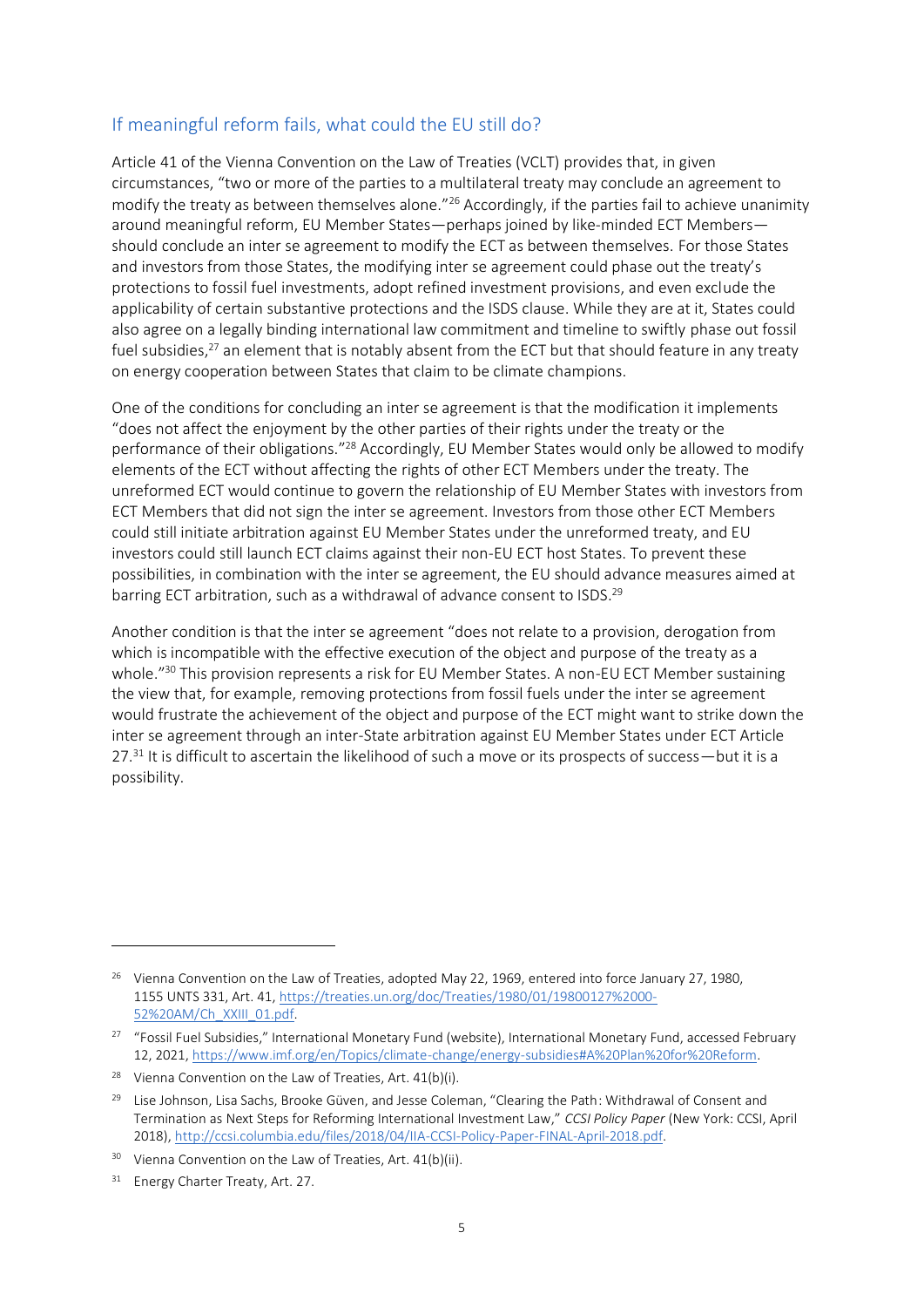#### Should the EU leave it?

In late 2020, a group of 280 Members of national Parliaments and of the European Parliament asked EU Member States to "explore pathways to jointly withdraw from the ECT."<sup>32</sup> Soon thereafter, the French government requested the European Commission to study a "coordinated withdrawal" of the EU from the ECT,<sup>33</sup> given that it protects fossil fuels and slows down the EU's 2050 carbon neutrality objective.

From the perspective of the Union, given that the stated reason for withdrawal is the inconsistency of the ECT with EU law and policy, any withdrawal should ideally be coordinated, with the entire bloc leaving the treaty.

However, if the Union fails to promote necessary coordination around its own laws and policies, unilateral withdrawal by EU Member States is a legitimate way for them to align their foreign investment policy with their climate change ambitions and commitments.

Withdrawal by individual EU Member States can have meaningful political consequences. Within the EU, it would continue to mount pressure for other Member States and the Union to reconsider and eventually withdraw too. Among remaining ECT Members, it could lead them to reassess the role and value of the treaty without the ex-Members, and potentially push remaining ones to meaningful reform of the treaty, withdrawal from it, or even its termination. Globally, it would likely weaken the attractiveness and certainly the political pressure of staying in the ECT or joining it.

Think, for example, of Nigeria. In the context of efforts by the ECT Secretariat to silently expand the ECT toward Africa, Asia, and Latin America and the Caribbean, persuading developing countries to join the outdated treaty. Nigeria started the process of accession to the ECT.<sup>34</sup> With the largest oil and gas reserves in Sub-Saharan Africa, Nigeria is struggling to move away from its petroleum addiction.<sup>35</sup> Nigerian political and economic elites in power have perhaps not yet realized that Africa's future is not in oil, but in renewables,<sup>36</sup> and may be considering accession under the illusion that ECT membership would help the country to attract foreign investment—including from EU investors—in its petroleum sector. It would not.<sup>37</sup> Worse, upon Nigeria's eventual accession to the ECT, foreign investors from ECT Members in Nigeria's petroleum industry would benefit from old-generation

<sup>&</sup>lt;sup>32</sup> "Statement on the Modernisation of the Energy Charter Treaty," Anna Cavazzini (website), Anna Cavazzini, November 3, 2020[, https://www.annacavazzini.eu/statement-on-the-modernisation-of-the-energy-charter-treaty.](https://www.annacavazzini.eu/statement-on-the-modernisation-of-the-energy-charter-treaty)

<sup>33</sup> Frédéric Simon, "France Puts EU Withdrawal from Energy Charter Treaty on the Table," *Euractiv*, February 3, 2021, [https://www.euractiv.com/section/energy/news/france-puts-eu-withdrawal-from-energy-charter-treaty-on-the](https://www.euractiv.com/section/energy/news/france-puts-eu-withdrawal-from-energy-charter-treaty-on-the-table)[table.](https://www.euractiv.com/section/energy/news/france-puts-eu-withdrawal-from-energy-charter-treaty-on-the-table)

<sup>34</sup> Pia Eberhardt and Cecilia Olivet, *Silent Expansion*: *Will the World's Most Dangerous Investment Treaty Take the Global South Hostage?* (Brussels, Amsterdam, and Kampala: The Transnational Institute, Corporate Europe Observatory, and Southern and Eastern Africa Trade Information and Negotiations Institute, April 2020), [https://www.tni.org/files/publication-downloads/ect\\_silent\\_expansion.pdf.](https://www.tni.org/files/publication-downloads/ect_silent_expansion.pdf) 

<sup>&</sup>lt;sup>35</sup> Perrine Toledano, Martin Dietrich Brauch, Tehtena Mebratu-Tsegaye, and Francisco Javier Pardinas Favela, *Equipping the Nigerian National Petroleum Corporation for the Low-Carbon Transition: How Are Other National Oil Companies Adapting?* (New York: CCSI, September 2020)[, http://ccsi.columbia.edu/files/2020/09/CCSI-NNPC-](http://ccsi.columbia.edu/files/2020/09/CCSI-NNPC-Nigerian-National-Petroleum-Corporation-Low-Carbon-Transition-rev.pdf)[Nigerian-National-Petroleum-Corporation-Low-Carbon-Transition-rev.pdf.](http://ccsi.columbia.edu/files/2020/09/CCSI-NNPC-Nigerian-National-Petroleum-Corporation-Low-Carbon-Transition-rev.pdf)

<sup>&</sup>lt;sup>36</sup> Manish Ram, Dmitrii Bogdanov, Arman Aghahosseini, Ashish Gulagi, Solomon A. Oyewo, Michael Child, Upeksha Caldera, Kristina Sadovskaia, Javier Farfan, Larissa S.N.S. Barbosa, Mahdi Fasihi, Siavash Khalili, Bernhard Dalheimer, Georg Gruber, Thure Traber, Felix De Caluwe, Hans-Josef Fell, and Christian Breyer, *Global Energy System Based On 100% Renewable Energy: Power, Heat, Transport and Desalination Sectors* (Lappeenranta and Berlin: LUT University and Energy Watch Group, April 2019), [http://energywatchgroup.org/wp](http://energywatchgroup.org/wp-content/uploads/EWG_LUT_100RE_All_Sectors_Global_Report_2019.pdf)[content/uploads/EWG\\_LUT\\_100RE\\_All\\_Sectors\\_Global\\_Report\\_2019.pdf.](http://energywatchgroup.org/wp-content/uploads/EWG_LUT_100RE_All_Sectors_Global_Report_2019.pdf)

<sup>37</sup> Flues, Eberhardt, and Olivet, *Busting the Myths Around the Energy Charter Treaty*.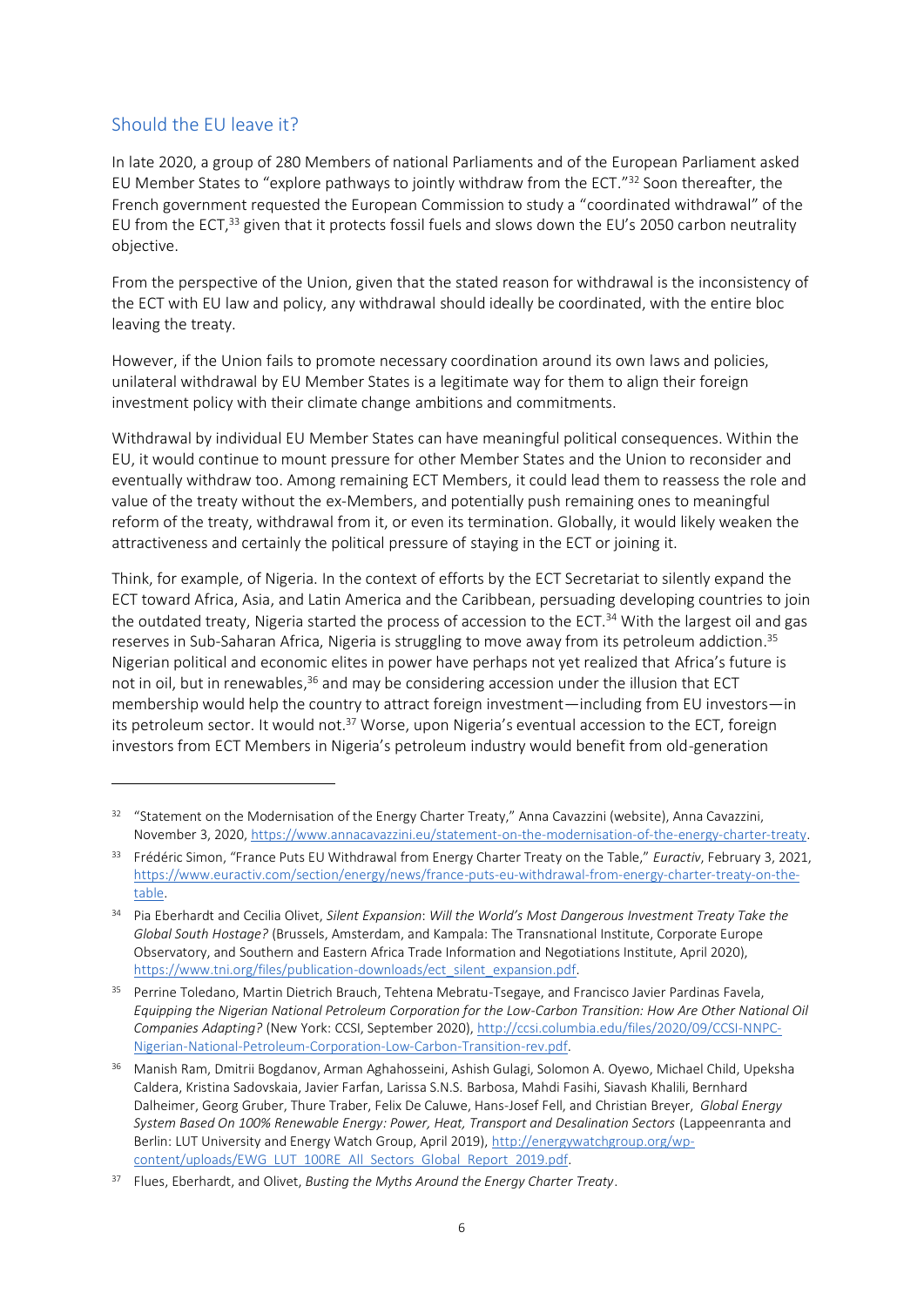treaty protections tending to make the country's low-carbon transition difficult and expensive as a result of ISDS threats and cases. With big EU players withdrawing, ECT accession would become less attractive and more difficult for the Nigerian government to justify.

Withdrawal is permitted under ECT Article 47 and takes effect one year after the date of receipt of the withdrawal notification by the depositary of the treaty.<sup>38</sup> Energy investments made by EU investors in other ECT Members or by investors from ECT Members in the EU would no longer be protected by the ECT once the withdrawal takes effect. New investors would not have access to the ECT's ISDS mechanism to protect their post-withdrawal investments, significantly reducing the risk of ISDS cases against EU Member States.

However, under ECT Article 47(3)—the so-called sunset or survival clause—for 20 years from the effective date of EU Member States' withdrawal from the ECT, the treaty would continue to apply to existing EU investments in other ECT Members, and to existing investments made by other ECT Members' investors in the EU. 39

The absurdity of the sunset clause cannot be stressed enough: for the two decades, a time that is crucial for the global energy transition and nearly overlaps with the EU's 2050 climate neutrality timeline, ECT Members would still be able to challenge and seek compensation for climate policies of the EU and its Member States, and existing EU investments abroad would still be able to challenge policies of non-EU ECT Members. In addition, if outstanding ECT Members reform the treaty after the EU's withdrawal, for better or worse, any amendments would not apply to EU Member States, since they would never have signed or ratified such amendments; withdrawal would therefore mean the survival, for the EU, of the unreformed treaty.

While withdrawing, EU Member States could attempt to negotiate out of the sunset clause but would be subjected to it unless all other ECT Members agree to relieve them from the application of the clause.

But the situation would be different between withdrawing EU Member States. In jointly withdrawing, they could conclude an inter se agreement under VCLT Art. 41 to neutralize the effect of the ECT's survival clause as between themselves.<sup>40</sup> The agreement would prohibit the initiation of ECT-based ISDS disputes initiated by an investor from an EU Member State against another EU Member State. Considering that these intra-EU disputes account for 80 of the 135 ECT-based cases initiated to date, the possibility of an EU withdrawal combined with an inter se agreement neutralizing the survival clause could substantially reduce the risks posed by ECT-based arbitration to climate action. If joined by non-EU withdrawing States, the agreement would have an even greater positive impact.

### Should the EU kill it?

Given the ECT's risks for and negative impacts on climate policy and public budgets, its unfitness for the purpose of attracting sustainable, climate-friendly foreign investment, <sup>41</sup> and its negative perception by civil society, the EU should work to bring its partners on board with the idea of

<sup>&</sup>lt;sup>38</sup> Energy Charter Treaty, Art. 41.

<sup>&</sup>lt;sup>39</sup> Energy Charter Treaty, Art. 47(3).

<sup>40</sup> Vienna Convention on the Law of Treaties, Art. 41.

<sup>41</sup> Joachim Pohl, "Societal Benefits and Costs of International Investment Agreements: A Critical Review of Aspects and Available Empirical Evidence," *OECD Working Papers on International Investment 2018/01* (Paris: OECD Publishing, January 2018)[, https://www.oecd-ilibrary.org/finance-and-investment/societal-benefits-and-costs-of](https://www.oecd-ilibrary.org/finance-and-investment/societal-benefits-and-costs-of-international-investment-agreements_e5f85c3d-en)[international-investment-agreements\\_e5f85c3d-en.](https://www.oecd-ilibrary.org/finance-and-investment/societal-benefits-and-costs-of-international-investment-agreements_e5f85c3d-en)